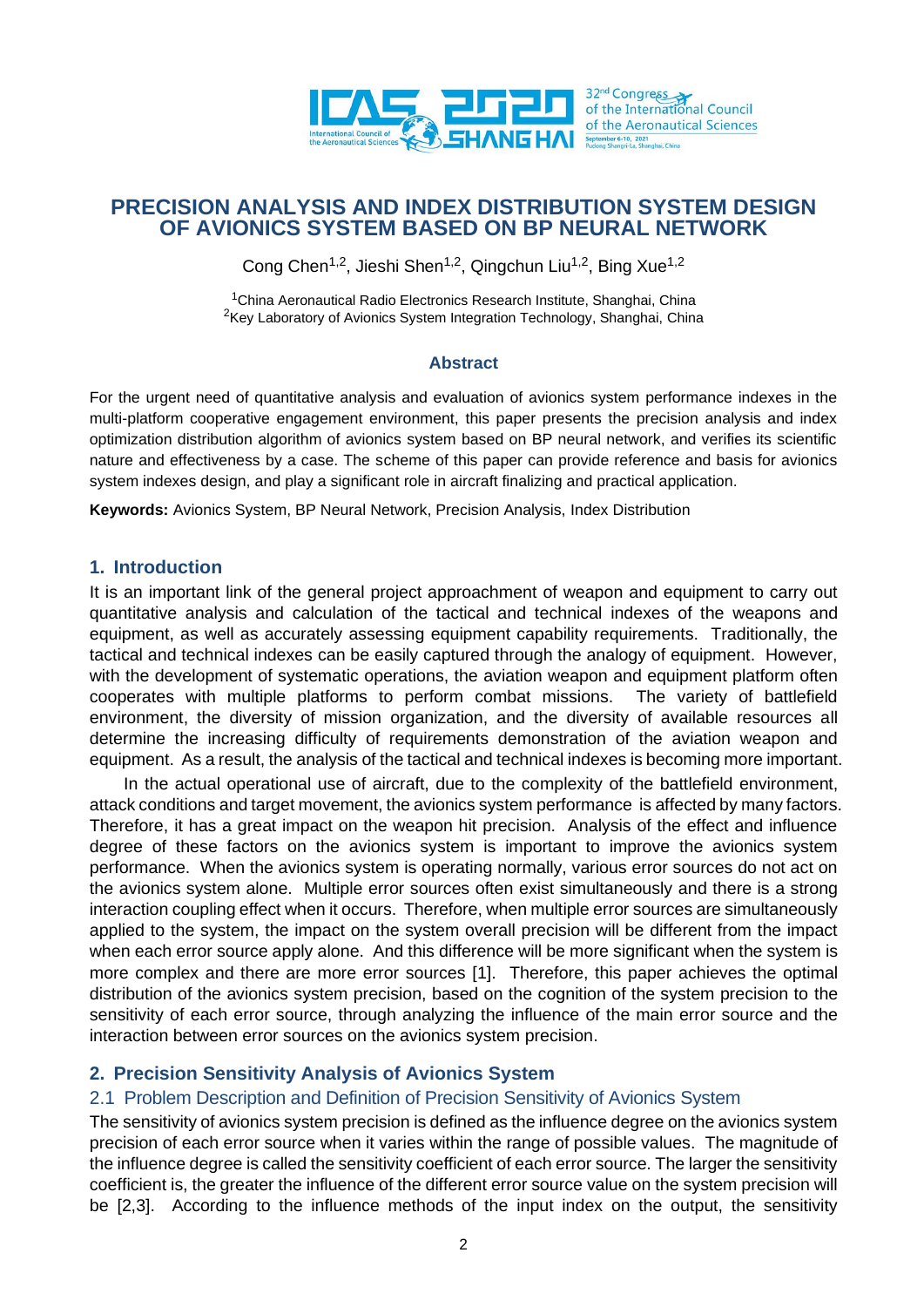coefficient can be divided into main effect, full effect, second-order interaction effect and higher-order interaction effect. This paper mainly studies the main effect of each error source on system precision. The core purpose of the precision analysis of avionics system is to obtain the sensitivity coefficient of each error source by analyzing them. In practice, through mainly considering the property with a large sensitivity coefficient and removing the error source with small sensitivity coefficient according to experience, the complexity of the system and the workload of data analysis and processing can be greatly reduced, and the precision of the system can be greatly improved. At the same time, the sensitivity coefficient of each error source can be used to solve the corresponding problem.

# 2.2 Headers and Footers Main Error Source and Precision Evaluation Index of Avionics System

The precision index of avionics system in this paper mainly refers to the hit probability and the killing probability, and the main factors affecting the killing probability of the avionics system weapons are the errors caused by various detections or measurements of airborne sensors [4]. Therefore, the error sources studied in this paper mainly include: sensors (radar, infrared, laser detection error), inertial navigation (measurement error), atmospheric (measurement error), and environmental error (weather conditions). Environmental errors cannot be artificially controlled, so they are taken as fixed values, and other errors are all superimposed on the standard value as white noise.

### **3. Back-propagation Neural Network**

### 3.1 Basic Concepts

The Artificial Neural Networks (ANN) system emerged after the 1940s. It is made up of many neurons with adjustable connection weights, having the features of massive parallel processing, distributed information storage, and good self-organizing and self-learning capabilities [5].

BP (Back Propagation) neural network is a concept proposed by scientists led by Rumelhart and McClelland in 1986. As a multilayer feedforward neural network trained according to the error back propagation algorithm, it is the most widely used neural network which is also called error back propagation algorithm. The BP neural network algorithm can theoretically approximate an arbitrary function. It has strong nonlinear mapping ability with its basic structure consisting of nonlinear changing units. Moreover, the number of middle layers of the network, the number of processing units of each layer, and the learning coefficient of the network can be changed according to specific conditions, making the BP neural network great flexibility. Therefore, it has wide application prospects in many fields such as optimization, signal processing and pattern recognition, intelligent control, fault diagnosis and so on.

# 3.2 Fundamental Principles

A typical BP neural network consists of three layers, that is, the input layer, the hidden layer, and the output layer [6]. Its topology is shown in Figure 1. The learning process of BP neural network consists of two parts, namely the information forward propagation process and the error back propagation. When the information is forward propagating, the input samples are passed in from the input layer, processed by the hidden layer, and passed to the output layer. If the actual output of the output layer is in error with the expected output, and the error is greater than the target error, the network enters the error back propagation phase. At this stage, the main operation is to correct the weight of each neuron. The two processes of the information forward propagation and the error back propagation are repeated all the time until the end of the network training. Then the error between the actual and the expected output will be less than the target error [7,8].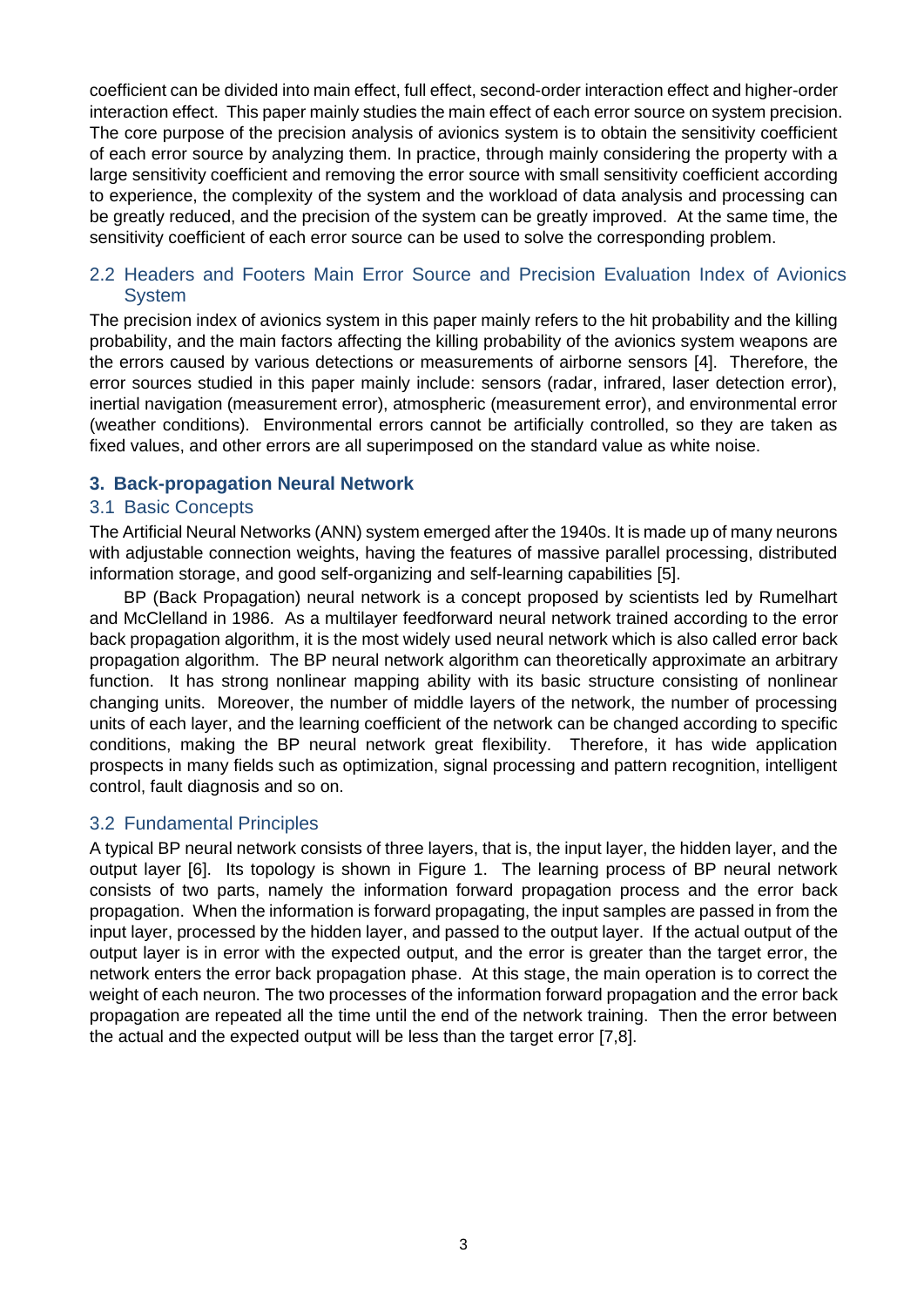

Figure 1 – Three-layer BP neural network topology

The learning rate of the neural network has a great influence on the convergence speed, which directly affects the time and precision of the training. With large learning rate, the iterative process will oscillate and diverge, which may make the system unstable. The smaller learning rate will make the training time longer and the convergence speed slower. However, the error of the network can be guaranteed by small learning rate to slip to the minimum error value without jumping out of the valley of the error surface. Therefore, the choice of learning rate is also crucial.

### **4. Design of Precision Analysis and Index System for Avionics System Based on BP Neural Network**

### 4.1 Overall Design

The overall scheme of the aircraft avionics system precision analysis and index distribution system is shown in Figure 2. It mainly includes operational simulation, precision analysis, sensitivity analysis and index optimal distribution. The system performs operational simulation according to the loaded task scenario, and orderly performs avionics system precision analysis, local sensitivity analysis, global sensitivity analysis and precision optimal distribution according to the simulation results. The system error distribution scheme is verified through simulation to check whether the distribution result satisfies the system precision requirements. Final scheme meeting the demand is the required design scheme with the index optimization of avionics system.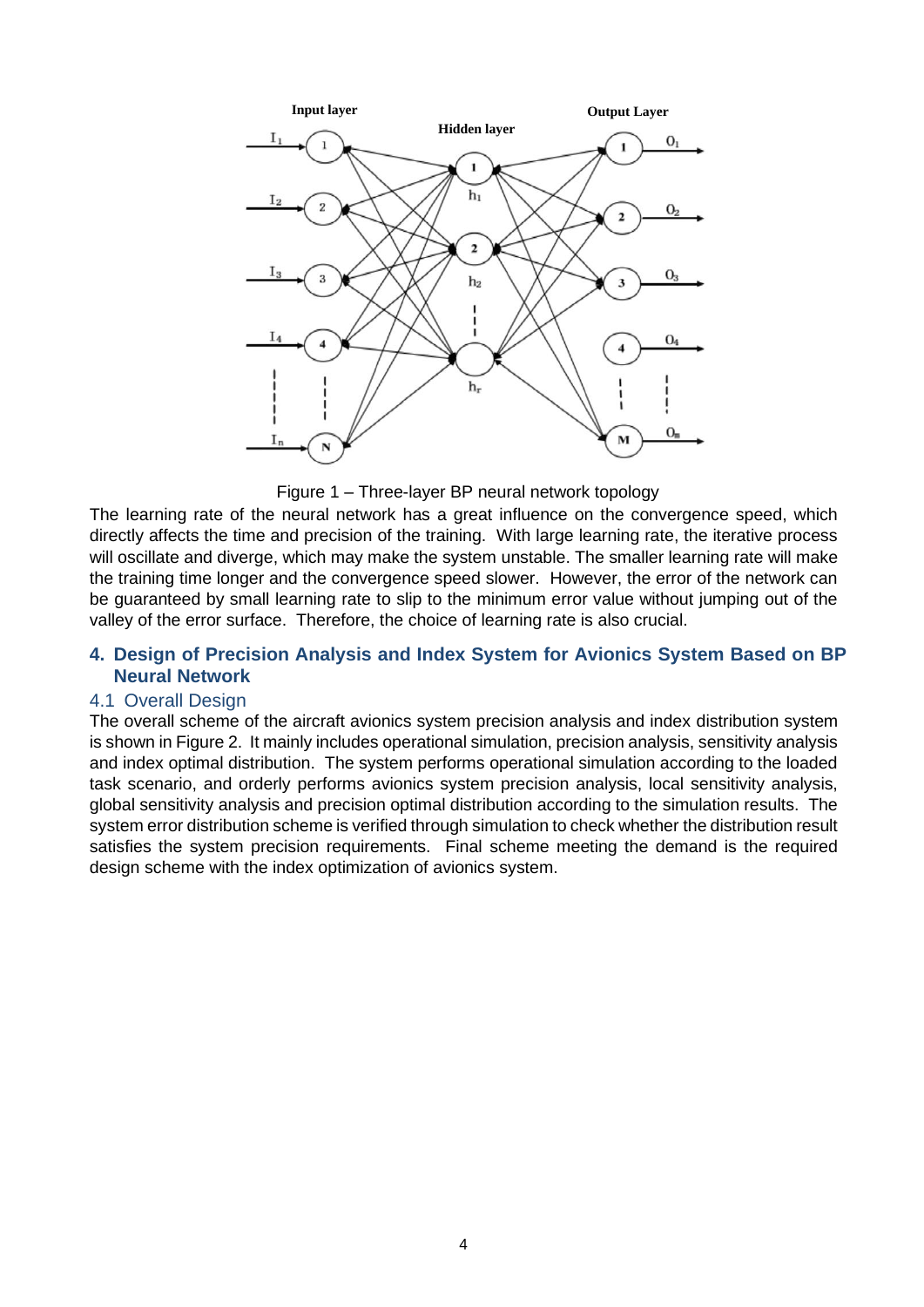

Figure 2 –System overall design

# 4.2 Design of Key Modules

# *4.2.1 Precision analysis of avionics system based on BP network*

The avionics system precision analysis module takes the index value of each error source as the

input, and obtains the sample precision value (Missile miss distance  $De$  /Kill probability  ${}^{P_{kill}}$ /Circular

probability error $\it CEP$  ) through simulation calculation. In theory, the Monte Carlo method can be used to obtain the precision value corresponding to any input combination, thus providing sufficient sample data for sensitivity analysis. However, since the combat simulation process is timeconsuming, the time cost of the Monte Carlo method is unacceptable with the increasing simulation number of times. Based on the above reasons, this paper uses BP neural network to fit the precision analysis agent model, and then carries out the precision evaluation based on the agent model. The precision analysis model of the avionics system using a single hidden layer BP network is shown in Figure 3.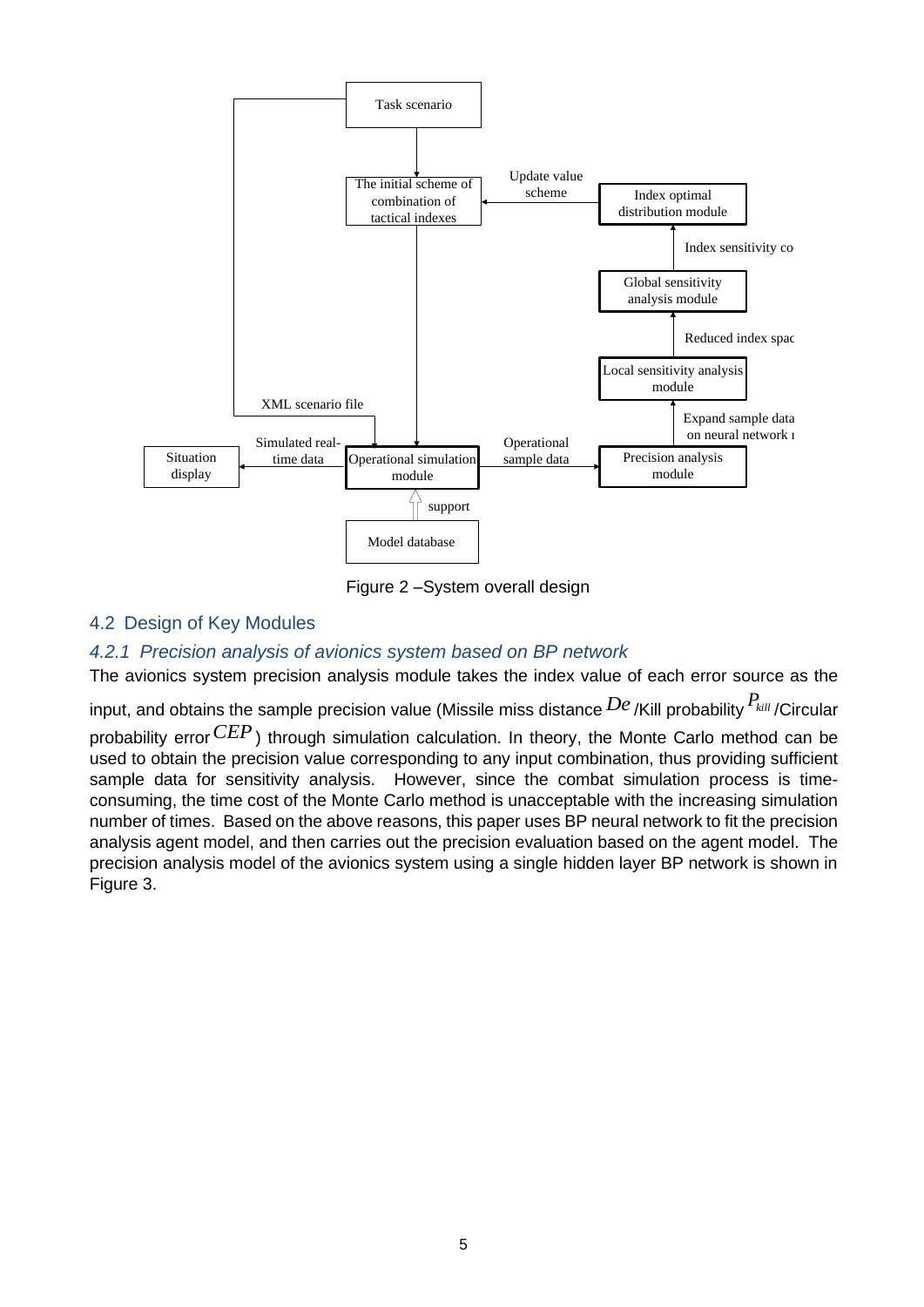

Figure 3 –Avionics system precision analysis model

Using the basic idea of the BP neural network model, each error source index is used as the input layer. Let *M* represent the number of input layer nodes; *Q* represents the number of hidden layer

nodes, *L* represents the number of output layer nodes;  $b_j$  represents the value of the j-th neuron in

the hidden layer; *wij* represents the connection weight between the nodes in the input layer and the

hidden layer; *wjr* represents the connection weight between the nodes in the hidden layer and the output layer; Assume that the input of the nodes in the hidden layer or the output layer is the weighted sum of the output of the previous layer nodes. It is important to determine the value of *M*, *Q*, and *L* in this model. The analysis process is as follows:

- Determine the number *M* of input neurons. According to the task scenario, the number of major error sources that have a significant impact on the avionics system is selected as the number of input neurons;
- ⚫ Determine the number *L* of output neurons. The precision analysis model is essentially a function learning network. The output is a comprehensive index of system precision. The output has only one measure value in the interval (0, 1), which is one-dimensional, so the number of output neurons is one;
- ⚫ Determine the number *Q* of hidden layer neurons. The selection of the number of hidden layer nodes is very complicated. If the number of nodes is too small, the fault tolerance is poor, and the ability to identify untrained samples is low; Too many nodes will increase the convergence time and reduce the generalization ability. At present, the more common method is trial and error by test, that is, training the network with different hidden nodes by using the same sample set until the weight value no longer changes the stable position, and then, according to the minimum test error, determining the number of neurons in the hidden layer of the network. M represents the number of input layer nodes, L represents the number of output layer nodes, and a is a constant in the interval of (0, 10). Since the hidden layer has three nodes that already satisfy the function structure, a is taken as 0, so the number of hidden layers is 3.

The BP neural network calculation can be used to obtain the functional relationship between

the system precision  $\left( \frac{De_{ky}}{CEP_{kw}}/ \frac{P_{kill_{dy}}}{P_{kill_{wy}}}/\frac{CEP_{_{dw}}}{P_{kill_{wy}}}/\frac{CEP_{_{ww}}}{P_{up_{w}}} \right)$  and the various input indexes  $\left\{ \left( \left( \sigma_1, \sigma_2, \cdots, \cdots \right) / \left( \mu_1, \mu_2, \cdots, \cdots \right) / \left( \varepsilon_1, \varepsilon_2, \cdots, \cdots \right) / \left( \delta_1, \delta_2, \cdots, \cdots \right) / \left( \lambda_1, \lambda_2, \cdots, \cdots \right) / \left( \rho_1, \rho_2, \cdots, \cdots \right) \right\}$ 

 $(\tau_{1},\tau_{2},\! \cdots \!, \! \cdots)$   $_{)}$  . For example, the relationship between the aircraft air-to-air combat mission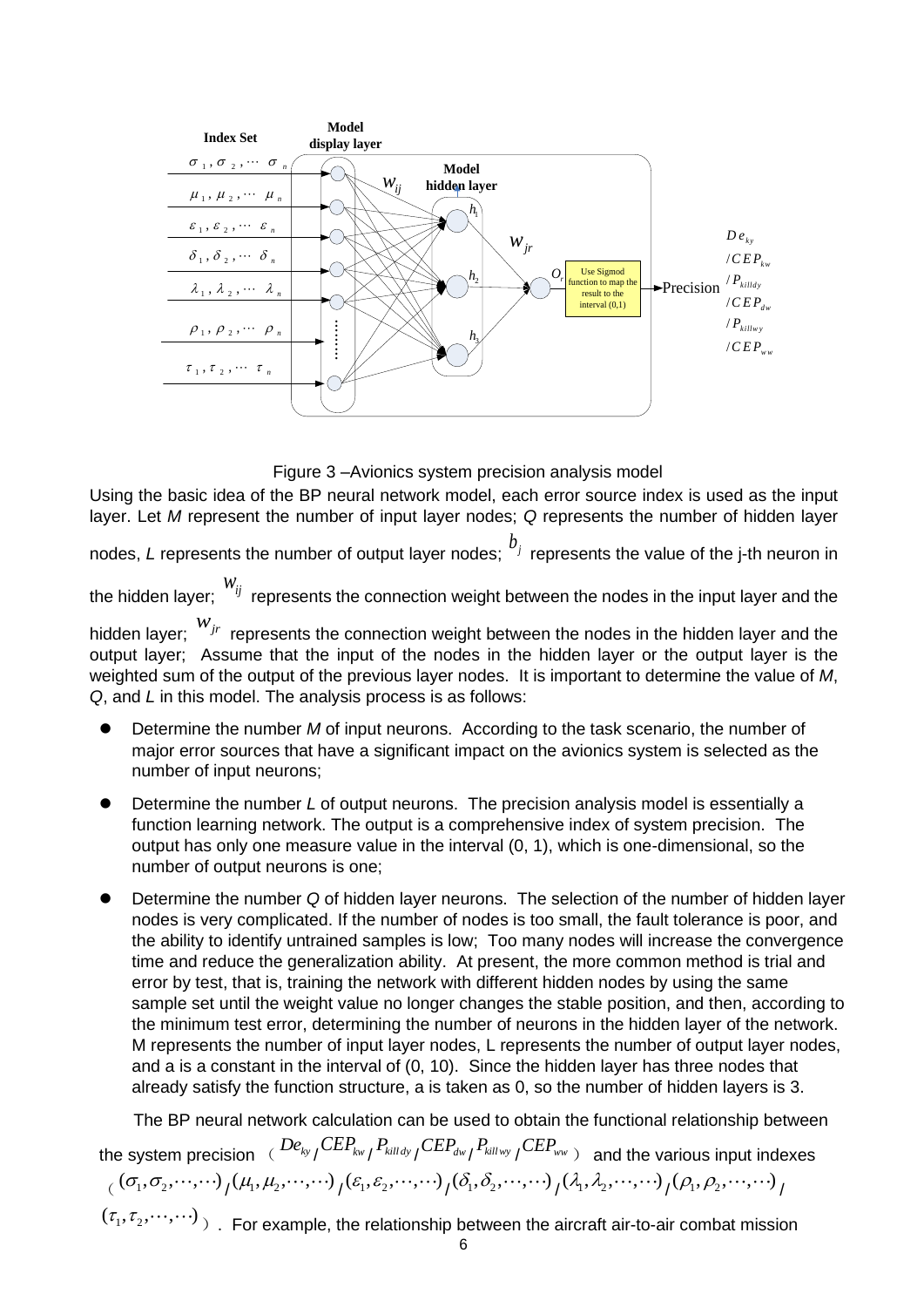(controlled weapons) precision index and the tactical index:

\n
$$
De_{ky} = f_{ky}(\sigma_1, \sigma_2, \dots, \dots)
$$
\n
$$
= f(x_1, x_2, x_3, x_4, x_5, \dots)
$$
\n
$$
= \left(1 + \exp\left(-\left(\sum_{j=1}^3 w_{jr} \times \frac{1}{1 + \exp\left(-(\sum_{i=1}^{37} w_{ij} x_i + b_j)\right)} + b_r\right)\right)\right)^{-1}
$$
\n(1)

In the above formula, the parameters  $\frac{W_{ij},W_{jr}}{k}$  can be estimated by batch gradient descent and backpropagation algorithm.

#### *4.2.2 Sensitivity analysis*

The sensitivity analysis of the error source index aims at obtaining the qualitative and quantitative results of the influence degree of each error source index on the avionics system precision, through calculating by the sensitivity analysis algorithm based on the sample data. It provides basis for the precision optimal distribution. The error source sensitivity analysis algorithm mainly includes local sensitivity analysis algorithm and global sensitivity analysis algorithm.

(1) Local sensitivity analysis

The local sensitivity analysis module mainly analyzes the influence degree and range of the variation of the single error source index on the avionics system precision. Then it further selects the sensitivity index from many error source indexes and determines its sensitive interval, in order to reduce the sample space for carrying out the global sensitivity in the next step. The avionics system precision analysis model designed in this paper is a complex nonlinear system. Therefore, the entropy method is used to analyze the local sensitivity of the error source index of the avionics system precision. The main process of local sensitivity analysis is:

- ⚫ Select the main error source alternative set of the avionics system. Select and discretize a certain index within a certain interval to make the sample set of the index, with fixing the value of other error source index;
- Select one sample point one by one, input it to the "system precision analysis model", perform "system precision calculation", and record the precision data. Perform precision calculation for

all the indexes in the alternative set in order; Get the precision value  $\frac{x_{ij}}{x_{ij}}$  corresponding to the n alternative error source index of all the m sample points;

⚫ Perform the entropy method calculation, for example, calculate the entropy of the j-th error source evaluation index:

$$
e_j = \frac{-1}{\ln n} \sum_{i=1}^{m} p_{ij} \ln p_{ij}
$$
 (2)

' / *m ij ij ij*  $p_{ii} = x'_{ii} / \sum_{i} x_{i}$  $=x'_{ij} / \sum$ 

1 *i* = represents the weight of the i-th sample point under the j-th error source index. Calculate the sensitivity of the j-th error source index:

$$
S_j = (1 - e_j) / \sum_{j=1}^{n} (1 - e_j)
$$
\n(3)

The sensitivity ranking of each error source index is obtained, then select and obtain the sensitivity index and its sensitive interval, in order to reduce sample space for the global sensitivity analysis in the next step.

(2) Global sensitivity analysis

According to the nonlinear feature of the precision analysis model of the avionics system, this paper uses the Sobol analysis method to complete the global sensitivity analysis of the error source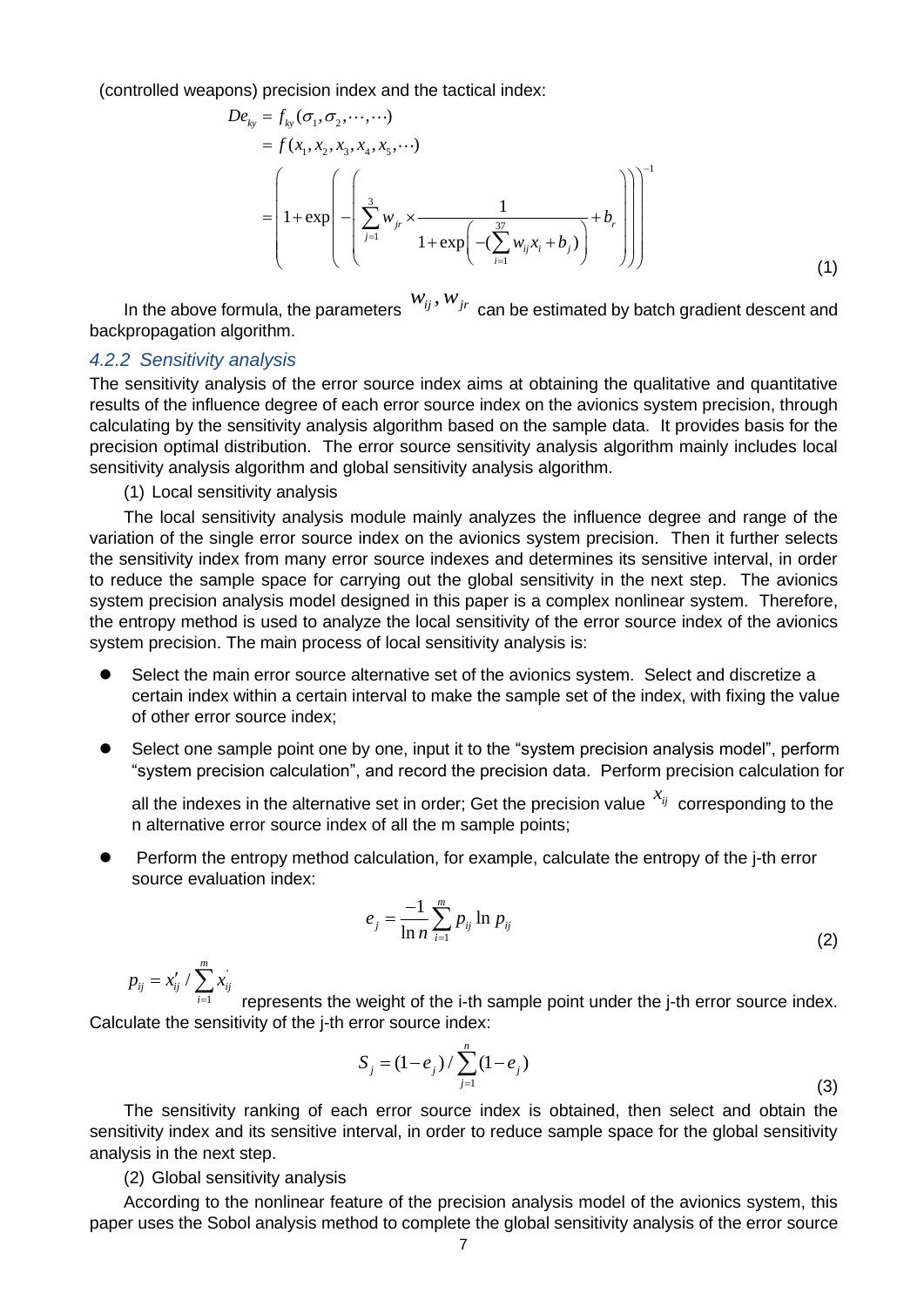index. The global sensitivity analysis is based on the local sensitivity analysis of the error source index, which is mainly to combine the multi-dimensional analysis of the sensitivity index and to explore the influence degree of multiple indexes on the system precision.

The Sobol sensitivity analysis method is a Monte Carlo method based on variance. The basic idea is to analyze the influence of input on the output variance and evaluate the sensitivity of the single or multiple inputs interaction, by calculating the contribution of the single or multiple inputs to the output variance. Sensitivity index of the Sobol index method include the main effect index, the full effect index, and the interaction effect index. This paper focuses on the main effect index.

Set the system precision model to

$$
Y = F(X_1, X_2, \cdots, X_k)
$$
\n<sup>(4)</sup>

In the formula, as the input, Y is the system precision,  $\ X_1, X_2, \cdots, X_k\,$  is the main factor affecting the avionics system precision. The main effect index of  $^{\vphantom{1}X_i}$  is defined as:

$$
S_{X_i} = \frac{V_{X_i} (E_{X_{i,i}} (Y | X_i))}{V(Y)}
$$
\n(5)

*S*

 $\sigma$ 

 $V(Y)$ <br>Among them,  $V(Y) = E_{x_i}(V_{x_{-i}}(Y | x_i)) + V_{x_i}(E_{x_{-i}}(Y | x_i))$ , the main effect index reflects the

contribution of the i-th factor  $\,X_i\,$  alone to the variance of the system precision *Y*. Its value is between 0 and 1. The sensitivity of each variable can be ranked according to the value size of the main effect index. The larger the main effect index is, the greater the influence of the variable change on the output will be.

#### *4.2.3 Precision optimal distribution*

Precision optimal distribution realizes the optimal distribution from the precision index to the error source index, based on the sensitivity analysis of the error source. Firstly, according to the results of the sensitivity analysis of the error source, each error source index is initially distributed within the boundary constraint conditions. And the satisfaction degree of the distribution scheme to the system precision requirements under the equipment applications of the combat scenario is verified. If the precision requirements are satisfied, then output the error distribution scheme; if not, the distribution scheme is appropriately adjusted and verified again until the precision requirements are met.

In the initial value distribution of each error source index, the following principles are applied:

The main effect values of each error source obtained by the global sensitivity analysis are:

 $S_{x_1}\cdots S_{x_n}$  . First, the main effect values are normalized, that is,  $\overbrace{\phantom{S_{x_n}}}^{\text{max}}$  $\frac{1}{i} = \frac{x_i}{n}$ *i*  $\frac{a}{x_i} = \frac{b}{n}$  $\sum_{i=1}^{\infty}$ *S* = =  $\sum_{i}$ . Assuming that the value intervals of each error source are  $[a_1,b_1]$ ,  $\cdots$   $[a_n,b_n]$ <sub>, according to the value  $\sigma_x$  of the error source,</sub> the corresponding value can be :  $\delta_{x_i} = a_i + (1 - \sigma_{x_i}) \times b_i$ . Verify the satisfaction degree of the preliminary scheme to the system precision requirements. If the precision requirements are not met, the distribution scheme is repeatedly adjusted based on the previous one.

### 4.3 Simulation Case

This paper takes the air combat task of the single aircraft as an example, changes the aircraft detection mode, and uses the three different sensors, namely radar, infrared, and laser, for target detection, tracking, strike and evaluation. Different errors of the system were selected as the twelve error source indexes, and the hit probability was calculated by 300 times simulation, and the result was used as the sample data of the precision analysis. Then conduct the BP neural network for sensitivity analysis, carry out the sensitivity analysis of the error source, and use the precision allocation optimization algorithm to obtain the index distribution scheme. The sensor performance parameters and error source index allocation scheme are shown in table 1 and table 2,3,4. According to the error distribution scheme, the hit probability calculated after 10 simulations is respectively 77.24% (radar), 88.63% (infrared) and 81.90% (laser), all exceeding the set 75% hit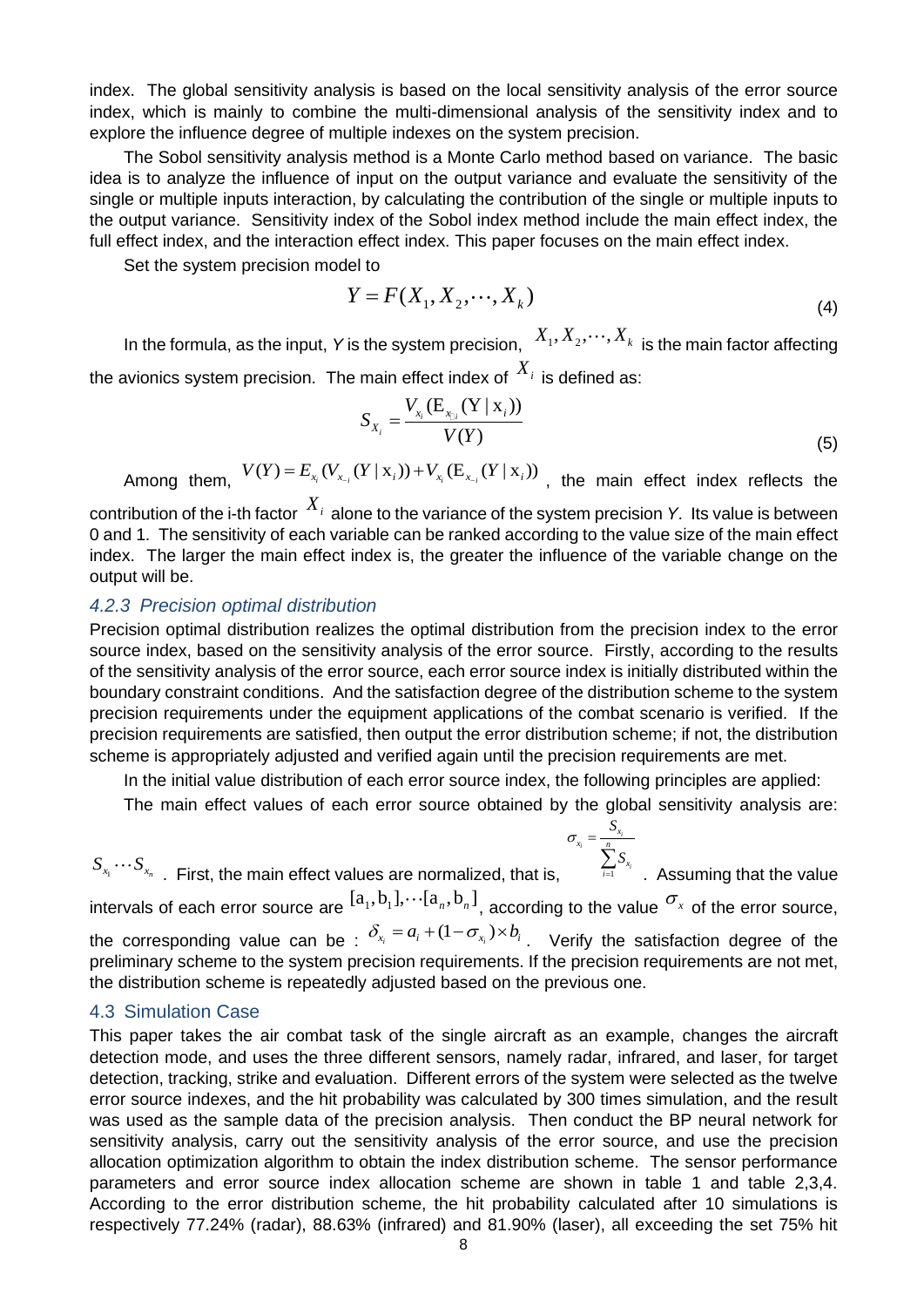probability. The comparison of the error source sensitivity of the three different detection methods using radar, infrared and laser are as shown in Table 5. It can be seen that the sensitivity intervals of different parameters are different, and the sensitivity intervals of different sensors are not the same either. Through sensitivity analysis, the error source which has a larger impact on the simulation can be observed, and in the practice this effect should be removed as much as possible.

| Parameters<br>Sensors | Maximum<br>detection<br>distance<br>(km) | Clockwise/<br>Anticlockwise<br>Horizontal<br>search angle<br>$(^\circ)$ | Upper sight/<br>Lower sight<br>search<br>angle $(°)$ | Maximum<br>track distance<br>(km) | Upper sight/<br>Lower sight<br>track angle<br>(°) | Maximum<br>angular<br>velocity of<br>search and<br>track target<br>(rad/s) | Time from<br>search to<br>track $(s)$ |
|-----------------------|------------------------------------------|-------------------------------------------------------------------------|------------------------------------------------------|-----------------------------------|---------------------------------------------------|----------------------------------------------------------------------------|---------------------------------------|
| Radar                 | 30                                       | $-135/135$                                                              | $-45/45$                                             | 20                                | $30/-30$                                          | 36                                                                         | 2                                     |
| Infrared              | 13                                       | $-50/50$                                                                | $-45/45$                                             | 13                                | $30/-30$                                          | 36                                                                         | $\overline{2}$                        |
| Laser                 | 15                                       | $-180/180$                                                              | $-45/45$                                             | 15                                | $30/-30$                                          | 36                                                                         | 2                                     |

Table 1 – Performance comparison of three different sensors

Table 2 – Final assignment scheme of radar error sources index

| Inertial navigation system |            |            |           |           | Air data system |          | Radar       |           |           |           |           |
|----------------------------|------------|------------|-----------|-----------|-----------------|----------|-------------|-----------|-----------|-----------|-----------|
| Position                   | Position   | Position   | Speed     | Speed     | Speed           | Attitude |             | Altitude  | Detection | Detection | Detection |
| measurin                   | measurin   | measurin   | measuring | measuring | measuring       | error    | Pitch error | measuring | distance  | azimuth   | pitch     |
| g error (X                 | g error (Y | g error (Z | error (X  | error (Y  | error $(Z$      | (Y)      | (P)         | error     | error     | error     | error     |
| azimuth)                   | azimuth)   | azimuth)   | azimuth)  | azimuth)  | azimuth)        |          |             | (H)       | (D)       | (Y)       | (P)       |
| 1.241                      | 2.585      | 2.431      | 0.668     | 2.152     | 0.386           | 0.003    | 0.003       | 13.578    | 2.539     | 0.003     | 0.003     |

Table 3 – Final assignment scheme of infrared error sources index

| Inertial navigation system |            |            |           |           | Air data system |          | Infrared    |           |           |           |           |
|----------------------------|------------|------------|-----------|-----------|-----------------|----------|-------------|-----------|-----------|-----------|-----------|
| Position                   | Position   | Position   | Speed     | Speed     | Speed           | Attitude |             | Altitude  | Detection | Detection | Detection |
| measurin                   | measurin   | measurin   | measuring | measuring | measuring       | error    | Pitch error | measuring | distance  | azimuth   | pitch     |
| a error (X                 | a error (Y | a error (Z | error (X  | error (Y  | error $(Z$      | (Y)      | (P)         | error     | error     | error     | error     |
| azimuth)                   | azimuth)   | azimuth)   | azimuth)  | azimuth)  | azimuth)        |          |             | (H)       | (D)       | (Y)       | (P)       |
| 1.106                      | 2.189      | 1.146      | 0.474     | 0.03      | 2.149           | 0.003    | 0.003       | 2.607     | 2.27      | 0.003     | 0.003     |

Table 4 – Final assignment scheme of laser error sources index

| Inertial navigation system |            |            |           |           |             | Air data system        |             | Laser     |           |           |           |  |
|----------------------------|------------|------------|-----------|-----------|-------------|------------------------|-------------|-----------|-----------|-----------|-----------|--|
| Position                   | Position   | Position   | Speed     | Speed     | Speed       | Attitude<br>error<br>M |             | Altitude  | Detection | Detection | Detection |  |
| measurin                   | measurin   | measurin   | measuring | measuring | measuring   |                        | Pitch error | measuring | distance  | azimuth   | pitch     |  |
| g error (X                 | a error (Y | g error (Z | error(X)  | error (Y  | error $(Z)$ |                        | (D)         | error     | error     | error     | error     |  |
| azimuth)                   | azimuth)   | azimuth)   | azimuth)  | azimuth)  | azimuth)    |                        |             | (H)       | (D)       | (Y)       | (P)       |  |
| 2.647                      | 0.461      | 0.818      | .434      | 1.647     | 0.008       | 0.003                  | 0.003       | 0.701     | 0.153     | 0.003     | 0.003     |  |



| 40.00%<br>$^{00}_{00}$<br>$0.00\%$ |                                                   |                                                   |                                                   |                                                |                                                     |                                                |                          |                       |                                        |                                            |                                          |                                               |
|------------------------------------|---------------------------------------------------|---------------------------------------------------|---------------------------------------------------|------------------------------------------------|-----------------------------------------------------|------------------------------------------------|--------------------------|-----------------------|----------------------------------------|--------------------------------------------|------------------------------------------|-----------------------------------------------|
|                                    |                                                   | Inertial navigation system                        |                                                   |                                                | Air data system                                     |                                                |                          |                       | Laser/Infrared/Laser                   |                                            |                                          |                                               |
|                                    | Position<br>measuri<br>ng error<br>(X)<br>azimuth | Position<br>measuri<br>ng error<br>(Y)<br>azimuth | Position<br>measuri<br>ng error<br>(Z)<br>azimuth | Speed<br>measuri<br>ng error<br>(X)<br>azimuth | Speed<br>measuri<br>ng error<br>$\alpha$<br>azimuth | Speed<br>measuri<br>ng error<br>(Z)<br>azimuth | Attitude<br>error<br>(Y) | Pitch<br>error<br>(P) | Altitude<br>measuri<br>ng error<br>(H) | Detecti<br>on.<br>distance<br>error<br>(D) | Detecti<br>on<br>azimuth<br>error<br>(Y) | Detecti<br><b>on</b><br>pitch<br>error<br>(P) |
| Series1 16.20% 2.90%               |                                                   |                                                   | 4.10%                                             | 26%                                            | 6%                                                  | 33.70%                                         | 0.00%                    | $0.00\%$              | 7.40%                                  | 3.20%                                      | $0.00\%$                                 | 0.00%                                         |
| -Series2                           | 9.40%                                             | 3.10%                                             | 9.10%                                             | 16.90% 37.00% 3.20%                            |                                                     |                                                | 0.00%                    | 0.00%                 | 18.50% 2.70%                           |                                            | 0.00%                                    | 0.00%                                         |
| Series3                            |                                                   | 0.80% 11.70% 8.30%                                |                                                   | 4.80%                                          | 3.90%                                               | 32.40% 0.00%                                   |                          | $0.00\%$              | 20,00% 18,00% 0,00%                    |                                            |                                          | 0.00%                                         |

Series1 - Series2 - Series3

# **5. Brief Summary**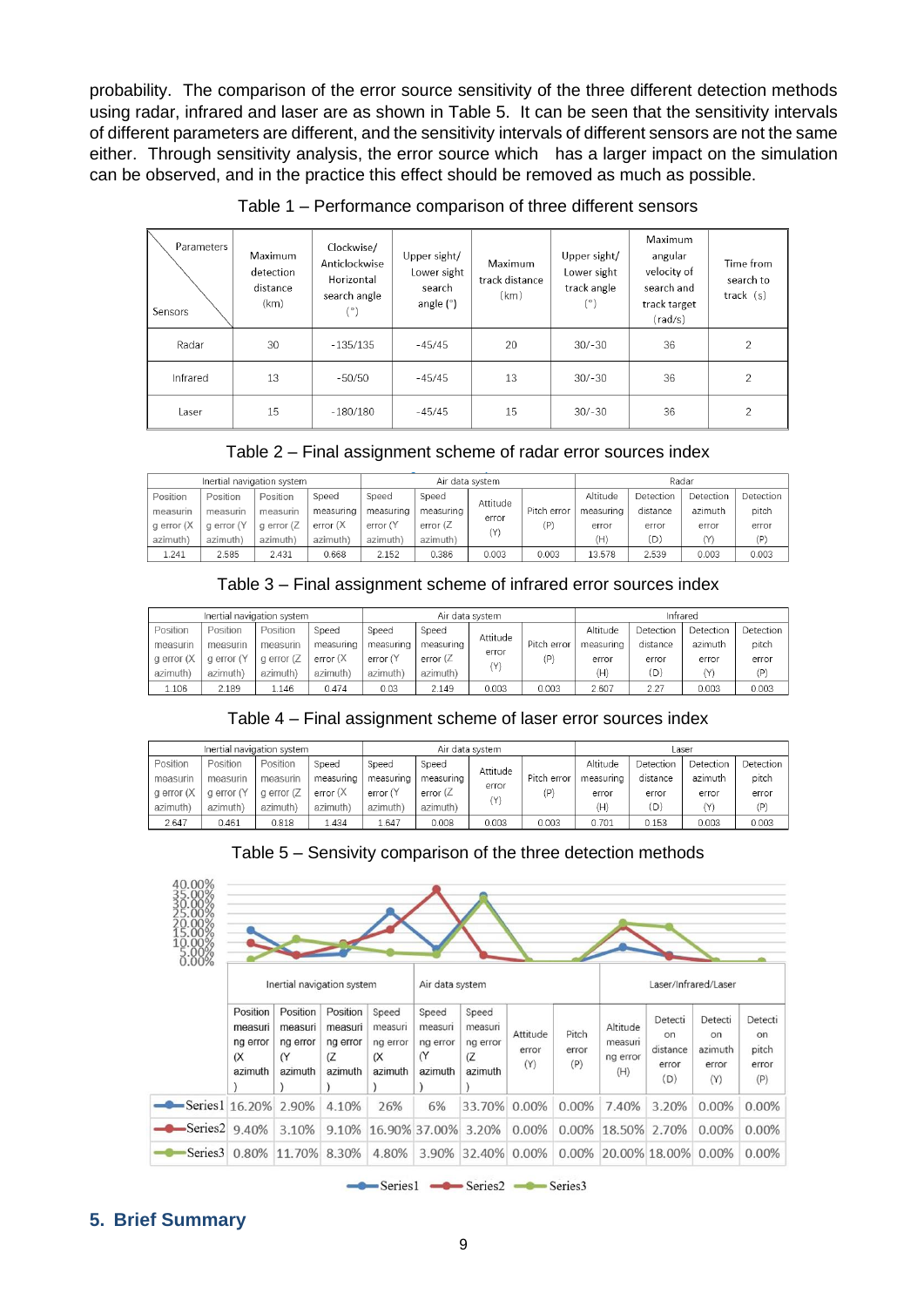Aiming at the problem of quantitative analysis and evaluation of avionics system performance index, this paper proposes a design scheme based on BP neural network of the precision analysis and index distribution system of the avionics system, and verifies the scientificity and availability of the method through simulation. The system designed by this paper can provide reference and basis for the index design of the avionics system, which is of great significance for aircraft finalizing and practical application.

### **References**

- [1] Luo P C, Fu P F. Review on Weapons and Equipment Sensitivity Analysis Methods. *Computer Engineering and Design*, 2008, 29( 21).
- [2] Cao L P, Huang X Z. Analysis for error source causing fire error of non-control weapon of armed helicopter. *Fire Control and Command Control*, 2000, 25(1): 70-73.
- [3] Ascough II H C, Green T R, Ma L, et al. "Key criteria and resource of sensitivity analysis methods applied to natural resource models", *Modsim International Congress on Modeling and Simulation*, Modeling, 2005.
- [4] Cai Y, Xing Y, Hu D. On sensitivity analysis. *Journal of Beijing Normal University: Natural Science*, 2008,44(1).
- [5] Dayhof J E, Deleo J M. *Artificial neural networks*. Cancer . 2001.
- [6] Wei G H, Chen L L, Dong X G. Study on Sensitive Factors to Water Surface Evaporation in Tarim River Downstream Based on Entropy Value and Relational Analysis Method. *Desert and Oasis Meteorology*, 2014, 8(1).
- [7] Lu Y. *Aviation Fire Control Technology*. Northwestern Polytechnical University Press,1989.
- [8] Gao X G. *Introduction to Aviation Military Aircraft*. Northwestern Polytechnical University Press, 2004.